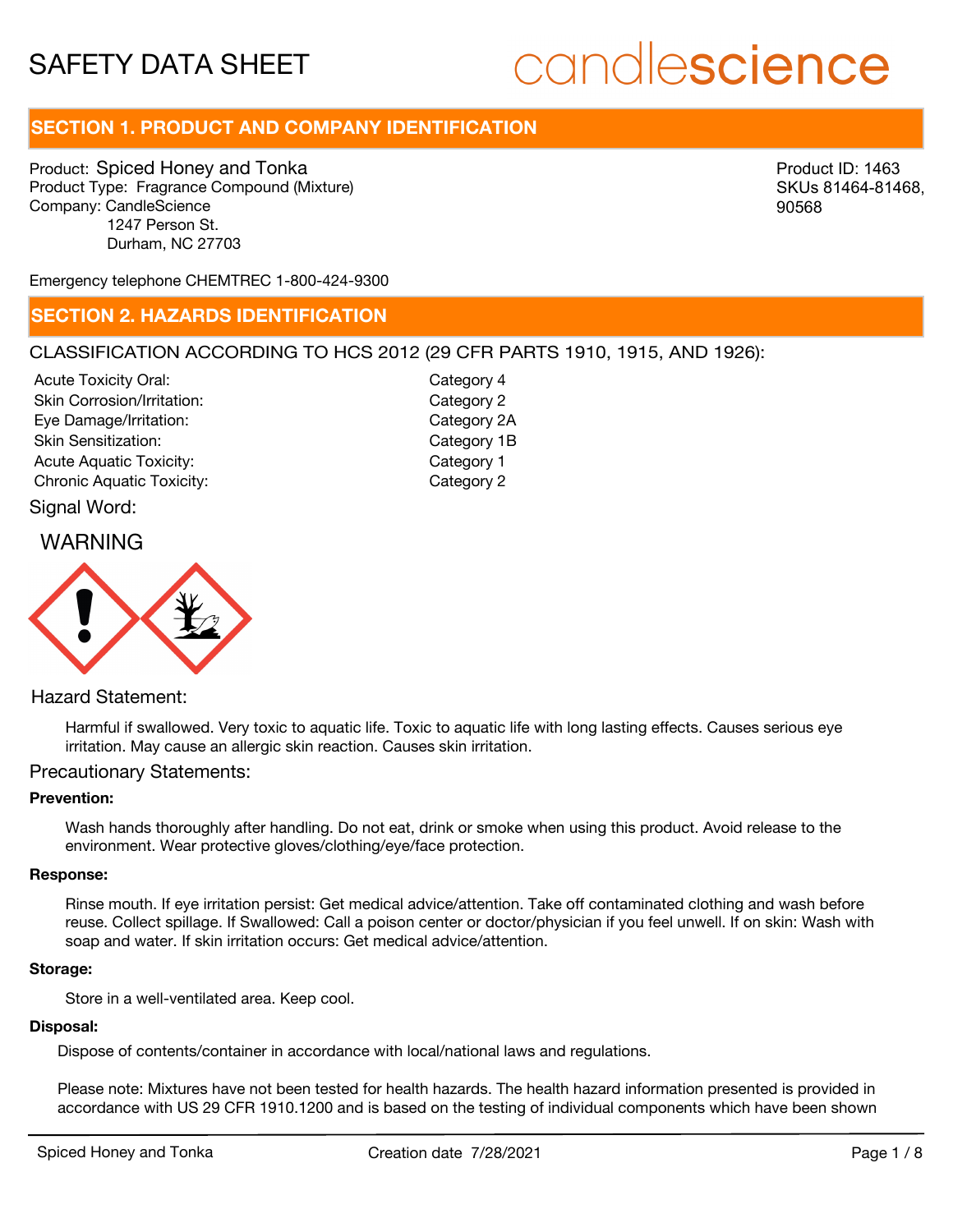# candlescience

to cause or may cause these health effects when tested at higher concentrations or at full strength.

# **SECTION 3. COMPOSITION/INFORMATION ON INGREDIENT**

| Hazardous components                                                            | CAS No.        | Weight %   |
|---------------------------------------------------------------------------------|----------------|------------|
| Benzyl benzoate                                                                 | $120 - 51 - 4$ | $10 - 20$  |
| Hexyl cinnamic aldehyde                                                         | $101 - 86 - 0$ | $10 - 20$  |
| 2-acetyl-1,2,3,4,5,6,7,8-octahydro-2,3,8,8-tetra-methylnaphtalene (main isomer) | 54464-57-2     | $5 - 10$   |
| Ethyl vanillin                                                                  | $121 - 32 - 4$ | $1 - 5$    |
| Vanillin                                                                        | 121-33-5       | $1 - 5$    |
| Linalyl acetate                                                                 | 115-95-7       | $1 - 5$    |
| Coumarin                                                                        | $91 - 64 - 5$  | $1 - 5$    |
| Ethyl maltol                                                                    | 4940-11-8      | $1 - 5$    |
| Linalool                                                                        | 78-70-6        | $1 - 5$    |
| Dihydromyrcenol                                                                 | 18479-58-8     | $1 - 5$    |
| trans-Anethole                                                                  | 4180-23-8      | $1 - 5$    |
| Lemon oil                                                                       | 8008-56-8      | $1 - 5$    |
| Citral                                                                          | 5392-40-5      | $\leq 1$   |
| Methyl cyclopentenolone                                                         | $80 - 71 - 7$  | $\leq$ 1   |
| Orange terpenes                                                                 | 68647-72-3     | $\leq$ 1   |
| Anisic aldehyde                                                                 | $123 - 11 - 5$ | $\leq$ 1   |
| Bornan-2-one                                                                    | 76-22-2        | $\leq 1$   |
| 2,4-dimethylcyclohex-3-ene-1-carbaldehyde                                       | 68039-49-6     | $\leq$ 1   |
| Coriander seed oil                                                              | 8008-52-4      | $\leq 1$   |
| beta-Damascenone                                                                | 23696-85-7     | $\leq 0.1$ |
| Allyl hexanoate                                                                 | 123-68-2       | $\leq 0.1$ |

# **SECTION 4. FIRST AID MEASURES**

# Inhalation:

If inhaled, remove to fresh air. Seek medical attention immediately.

# Skin contact:

Wash affected areas with soap and water. Seek medical advice if symptoms persist or develop. Remove contaminated clothes.

### Eye contact:

Flush immediately with cold water for at least 15 minutes. Remove contact lenses. Seek medical advice if symptoms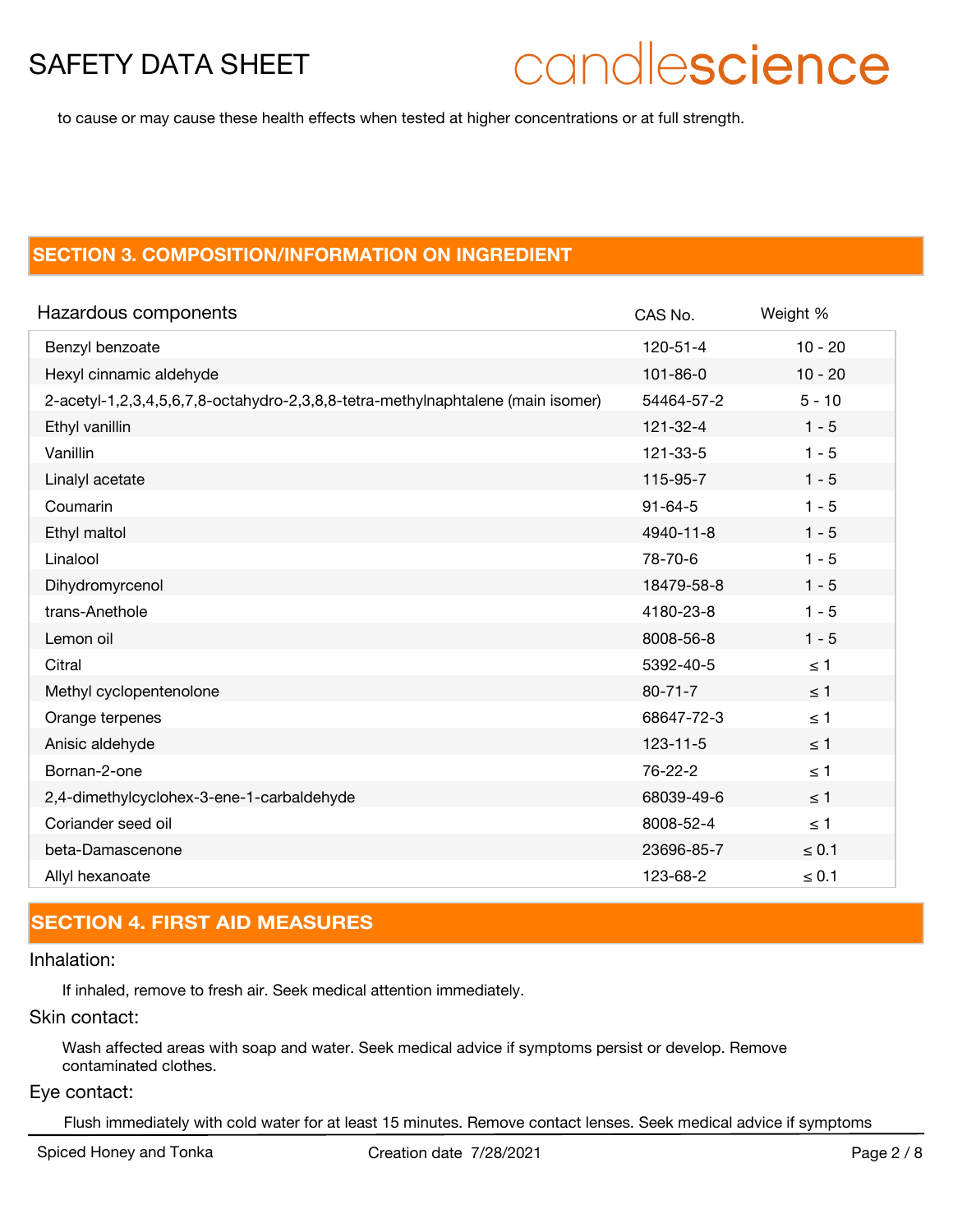# candlescience

persist or develop.

# Ingestion:

Do not induce vomiting unless advised by poison control or physician. Never give anything by mouth to an unconscious person. Seek medical attention immediately. Rinse mouth with water.

Most important symptoms:

No information available.

Indication of immediate medical attention:

Treat symptomatically.

# General information:

If medical advice/attention is needed, have this safety data sheet or label at hand and seek medical advice immediately.

# **SECTION 5. FIREFIGHTING MEASURES**

# Suitable extinguishing media:

Foam, carbon dioxide, or dry chemical.

# Unsuitable extinguishing media:

Avoid use of water in extinguishing fires.

### Specific hazards:

During fire, gases hazardous to health may be formed. Do not allow run-off from fire fighting to enter drains or water courses.

# Special fire fighting procedures:

Wear self-contained breathing apparatus for firefighting. Move containers from fire area if it can be done safely. Use water spray jet to protect personnel and to cool endangered containers.

# **SECTION 6. ACCIDENTAL RELEASE MEASURES**

# Personal precautions, protective equipment and emergency procedures:

Evacuate personnel to safe areas. Remove all sources of ignition. Ensure adequate ventilation. Keep people away from and upwind of spill/leak. Wear appropriate protective equipment and clothing during clean-up.

### Environmental precautions:

Do not allow to enter into soil/subsoil. Do not allow to enter into surface water or drains. Dispose of in accordance with local regulations. Local authorities should be advised if significant spillage cannot be contained.

## Methods and materials for containment and cleaning up:

Soak up with inert absorbent material (e.g. sand, silica gel, vermiculite). Keep in suitable and closed containers for disposal. Clean contaminated floors and objects thoroughly while observing environmental regulations.

# **SECTION 7. HANDLING AND STORAGE**

# Precautions for safe handling:

Avoid contact with skin and eyes. Avoid prolonged inhalation of vapors. Wash hands and other exposed areas with mild soap and water before eating, drinking or smoking and when leaving work. Handle in accordance with good industrial hygiene and safety practices.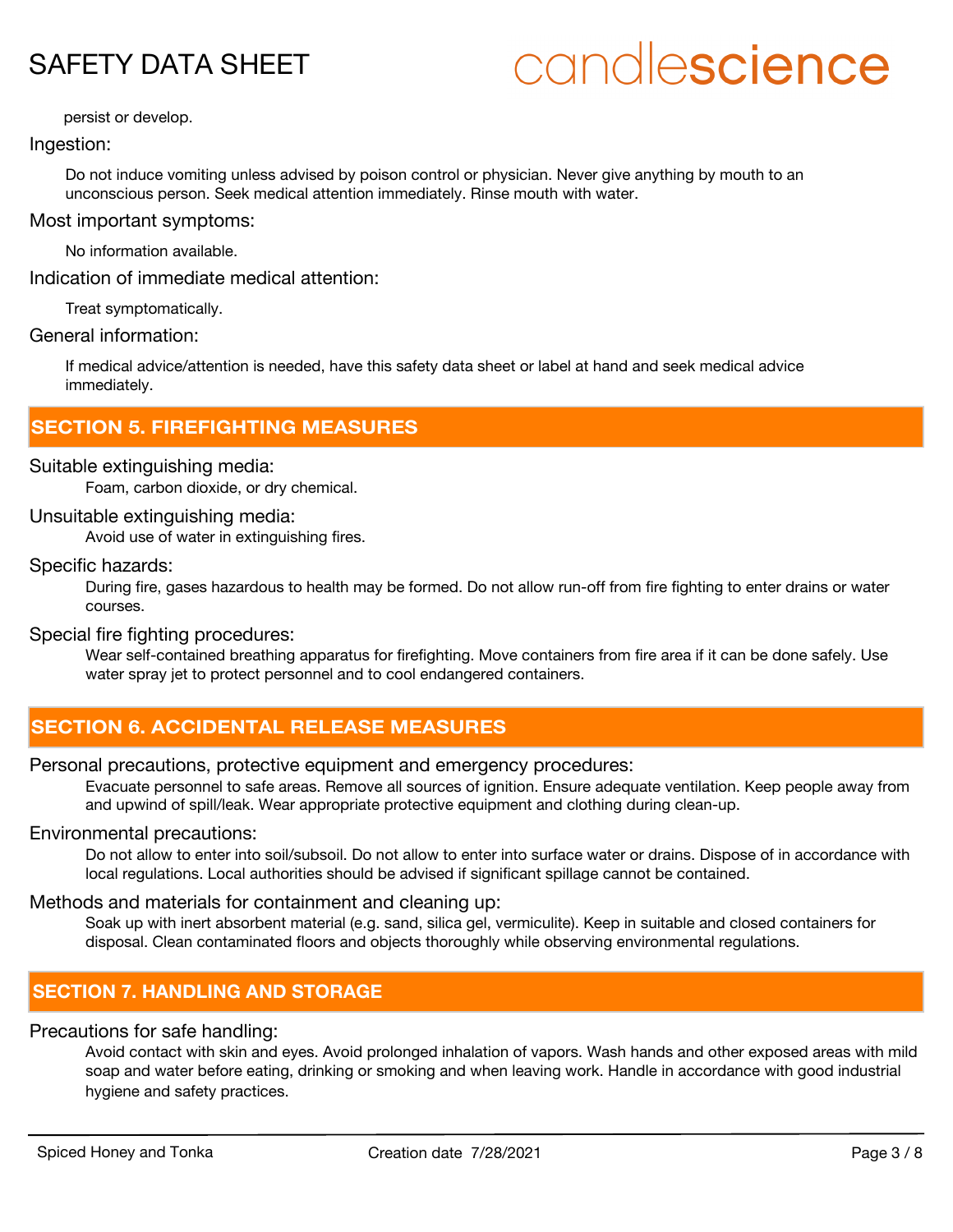# candlescience

Conditions for safe storage, including any incompatibilities:

Store in tightly closed and upright container in a cool, dry, ventilated area. Store away from light, heat, and sources of ianition.

# **SECTION 8. EXPOSURE CONTROLS/PERSONAL PROTECTION**

# Exposure Guidelines:

US WEEL: Vanillin (CAS 121-33-5) TWA 10 mg/m<sup>3</sup>

ACGIH: Citral (CAS 5392-40-5) TWA 5 ppm

ACGIH: Bornan-2-one (CAS 76-22-2) STEL 3 ppm

ACGIH: Bornan-2-one (CAS 76-22-2) TWA 2 ppm

NIOSH IDLH: Bornan-2-one (CAS 76-22-2) 200 mg/m³

OSHA PEL: Bornan-2-one (CAS 76-22-2) TWA 2 mg/m<sup>3</sup>

# Appropriate Engineering Controls:

# **Ventilation:**

Use engineering controls to maintain airborne levels below exposure limit requirements or guidelines. If there are no applicable exposure limit requirements or guidelines, use only with adequate ventilation. Local exhaust ventilation may be necessary for some operations.

# Personal Protective Equipment:

## **Eye protection:**

Ensure that eyewash stations and safety showers are close to the workstation location. Chemical resistant goggles must be worn.

#### **Hand protection:**

Wear chemical resistant gloves suitable for this material as determined by a hazard assessment. Gloves should be discarded and replaced if there is any indication of degradation or chemical breakthrough.

### **Skin and body protection:**

Wear protective clothing suitable for this material as determined by a hazard assessment.

### **Respiratory protection:**

Respiratory protection should be worn when workplace exposures exceed exposure limit requirements or quidelines. If there are no applicable exposure limits or guidelines, use an approved respirator where there is a potential for adverse effects, including but not limited to respiratory irritation or odor, where indicated or required by the exposure assessment. Selection of air-purifying or positive-pressure supplied air will depend on the results of the exposure assessment which includes an evaluation of the specific operations and the actual or potential airborne concentrations. The type of cartridge or filter to be used must be selected and approved for the chemical, class, or classes of chemicals likely to be encountered in the workplace. For emergency conditions, use an approved positive-pressure self-contained breathing apparatus.

### **General hygiene considerations:**

Handle in accordance with good industrial hygiene and safety practice. Remove contaminated clothing and protective equipment before entering eating areas. Wash hands before breaks and immediately after handling the product.

# **SECTION 9. PHYSICAL AND CHEMICAL PROPERTIES**

#### Appearance: Liquid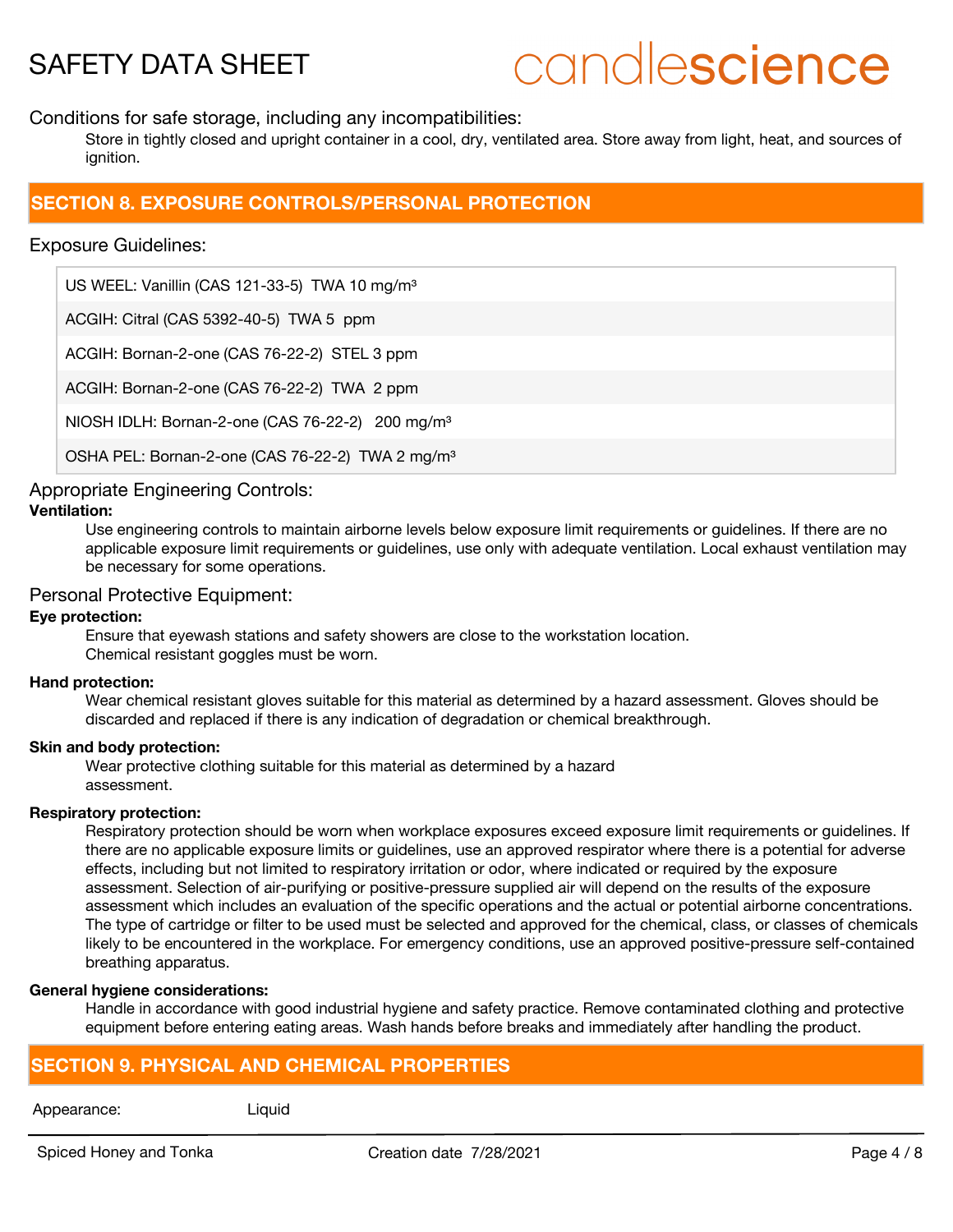# candlescience

| Color:                                        | Yellow                        |
|-----------------------------------------------|-------------------------------|
| Odor:                                         | Characteristic                |
| Odor threshold:                               | N/A                           |
| pH:                                           | N/A                           |
| Melting point:                                | N/A                           |
| Boiling point:                                | N/A                           |
| Flashpoint:                                   | 100 °C<br>212 °F              |
| Evaporation Rate (Butyl Acetate = 1): $N/A$   |                               |
| Flammability (solid, gas):                    | N/A                           |
| Upper lower flammability or explosive limits: | N/A                           |
| Vapor density (Air=1):                        | >1                            |
| Vapor pressure:                               | 0.048 mm Hg@20°C (calculated) |
| Specific gravity (H2O=1):                     | 1.021                         |
| Solubility in water:                          | N/A                           |
| Solubility in other solvents:                 | N/A                           |
| Partition coefficient: n-octanol/water:       | N/A                           |
| Auto-ignition temperature:                    | N/A                           |
| Decomposition temperature:                    | N/A                           |
| Kinematic viscosity:                          | N/A                           |
| Dynamic viscosity:                            | N/A                           |
| Explosive properties:                         | N/A                           |
| Oxidizing properties:                         | N/A                           |
| Refractive index:                             | N/A                           |

# **SECTION 10. STABILITY AND REACTIVITY**

### **Chemical stability:**

The product is stable and non-reactive under normal conditions of use, storage and transport.

# **Possibility of hazardous reactions:**

Material is stable under normal conditions.

# **Conditions to avoid:**

Heat, flames and sparks. Temperature extremes and direct sunlight.

# **Incompatible materials:**

Strong oxidizing agents. Strong acids. Strong Bases.

# **Hazardous decomposition products:**

No hazardous decomposition products are known.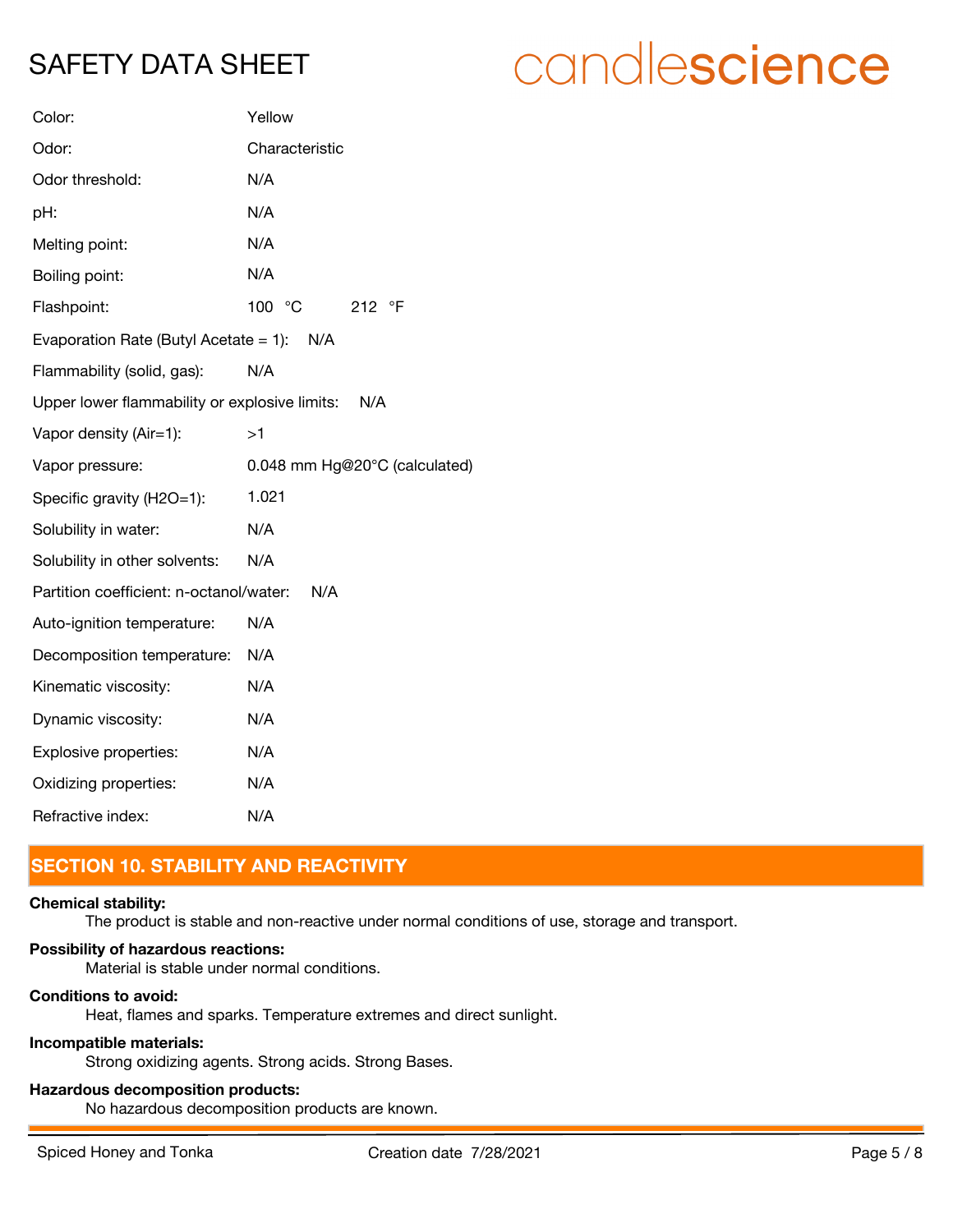# candlescience

# **SECTION 11. TOXICOLOGICAL INFORMATION**

### **Acute oral toxicity:**

ATE >1000 mg/kg, ≤2000 mg/kg

#### **Acute dermal toxicity:**

N/A

# **Acute inhalation toxicity:**

N/A

#### **Skin corrosion/irritation:**

Causes skin irritation

#### **Serious eye damage/eye irritation:**

Causes serious eye irritation

#### **Respiratory or skin sensitization:**

May cause an allergic skin reaction

# **Mutagenicity:**

N/A

### **Reproductive toxicity:**

N/A

# **Carcinogenicity:**

N/A

Please note: Mixtures have not been tested for health hazards. The health hazard information presented is provided in accordance with US 29 CFR 1910.1200 and is based on the testing of individual components which have been shown to cause or may cause these health effects when tested at higher concentrations or at full strength.

# **SECTION 12. ECOLOGICAL INFORMATION**

### **Ecotoxicity:**

Very toxic to aquatic life with long lasting effects

#### **Persistence and Degradability:**

N/A

# **Bioaccumulation:**

N/A

### **Other Adverse Effects:**

N/A

# **SECTION 13. DISPOSAL CONSIDERATIONS**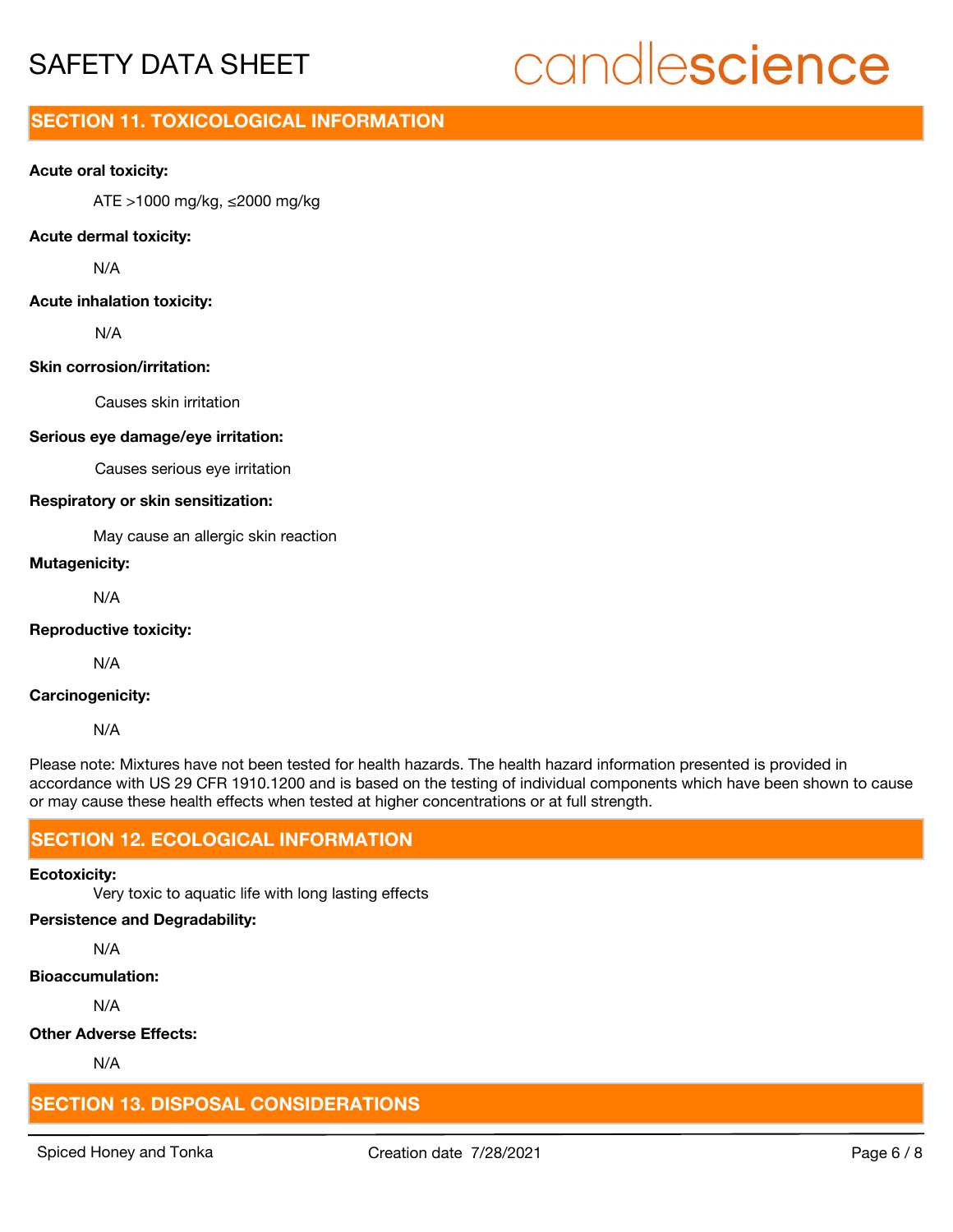# candlescience

### **Disposal instructions:**

Collect and reclaim or dispose in sealed containers at licensed waste disposal site. Do not allow this material to drain into sewers/water supplies. Do not contaminate ponds, waterways or ditches with chemical or used container. Dispose of contents/container in accordance with local/regional/national/international regulations.

#### **Local disposal regulations:**

Dispose in accordance with all applicable regulations.

#### **Hazardous waste code:**

The waste code should be assigned in discussion between the user, the producer and the waste disposal company.

#### **Waste from residues/unused products:**

Dispose of in accordance with local regulations. Empty containers or liners may retain some product residues. This material and its container must be disposed of in a safe manner.

#### **Contaminated packaging:**

Since emptied containers may retain product residue, follow label warnings even after container is emptied. Empty containers should be taken to an approved waste handling site for recycling or disposal.

| <b>SECTION 14. TRANSPORT INFORMATION</b> |                                                                      |  |
|------------------------------------------|----------------------------------------------------------------------|--|
| <b>IATA UN Number:</b>                   | <b>UN 3082</b>                                                       |  |
| <b>IATA UN Proper Shipping Name:</b>     | Environmentally hazardous substance, liquid, n.o.s (Benzyl Benzoate) |  |
| <b>IATA Transport Hazard Class:</b>      | 9                                                                    |  |
| <b>IATA Packing group:</b>               | III                                                                  |  |
| <b>IATA Environmental Hazards:</b>       | N/A                                                                  |  |
| <b>IATA ERG Codes:</b>                   | N/A                                                                  |  |
| <b>IATA Special Precautions:</b>         | N/A                                                                  |  |
| <b>IATA Other Information:</b>           | N/A                                                                  |  |
| <b>IMDG UN Number:</b>                   | <b>UN 3082</b>                                                       |  |
| <b>IMDG UN Proper Shipping Name:</b>     | Environmentally hazardous substance, liquid, n.o.s (Benzyl Benzoate) |  |
| <b>IMDG Transport Hazard Class:</b>      | 9                                                                    |  |
| <b>IMDG Packing Group:</b>               | III                                                                  |  |
| <b>IMDG Environmental Hazards:</b>       | N/A                                                                  |  |
| <b>IMDG EMS:</b>                         | N/A                                                                  |  |
| <b>IMDG Special Precautions:</b>         | N/A                                                                  |  |
| <b>IMDG Transport in Bulk:</b>           | N/A                                                                  |  |

# **SECTION 15. REGULATORY INFORMATION**

# **TSCA:**

All components of this product are listed or excluded from listing on the TSCA inventory.